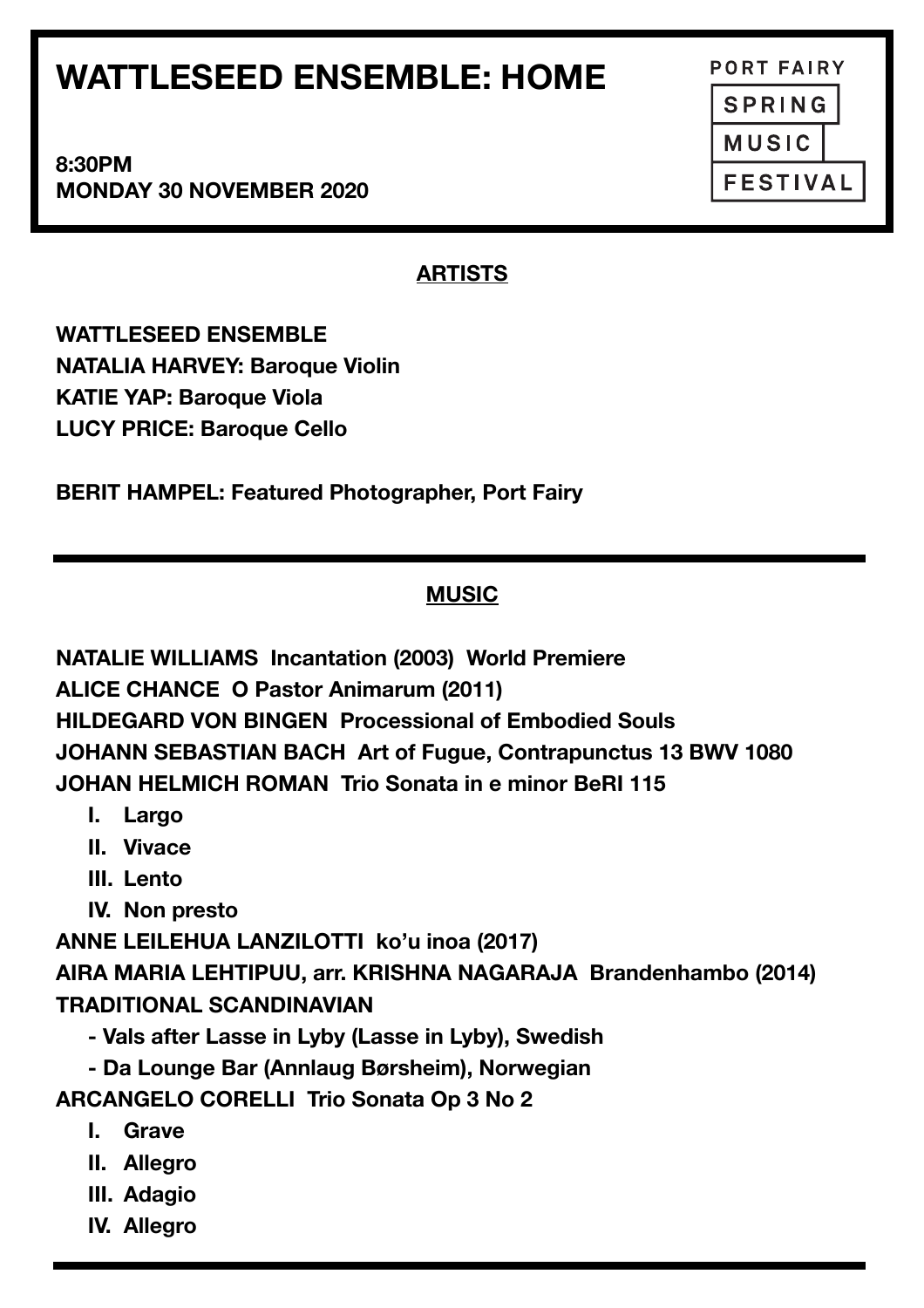### **FEATURED PHOTOGRAPHY**

### **BERIT HAMPEL Killarney Beach**



## **BERIT HAMPEL Tower Hill Fog**

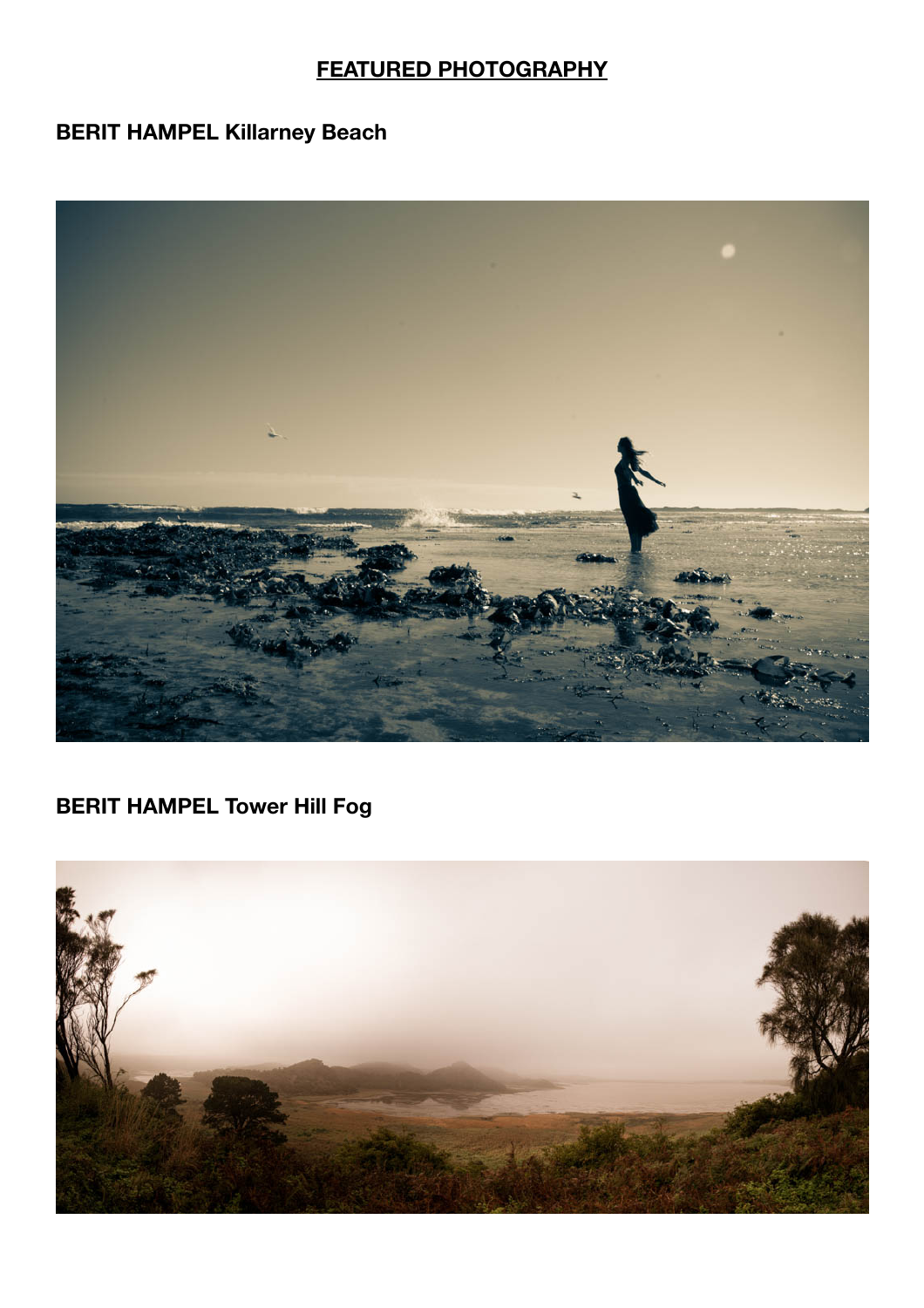## **BERIT HAMPEL Tower Hill Panorama**



## **BERIT HAMPEL Tower Hill Spring**

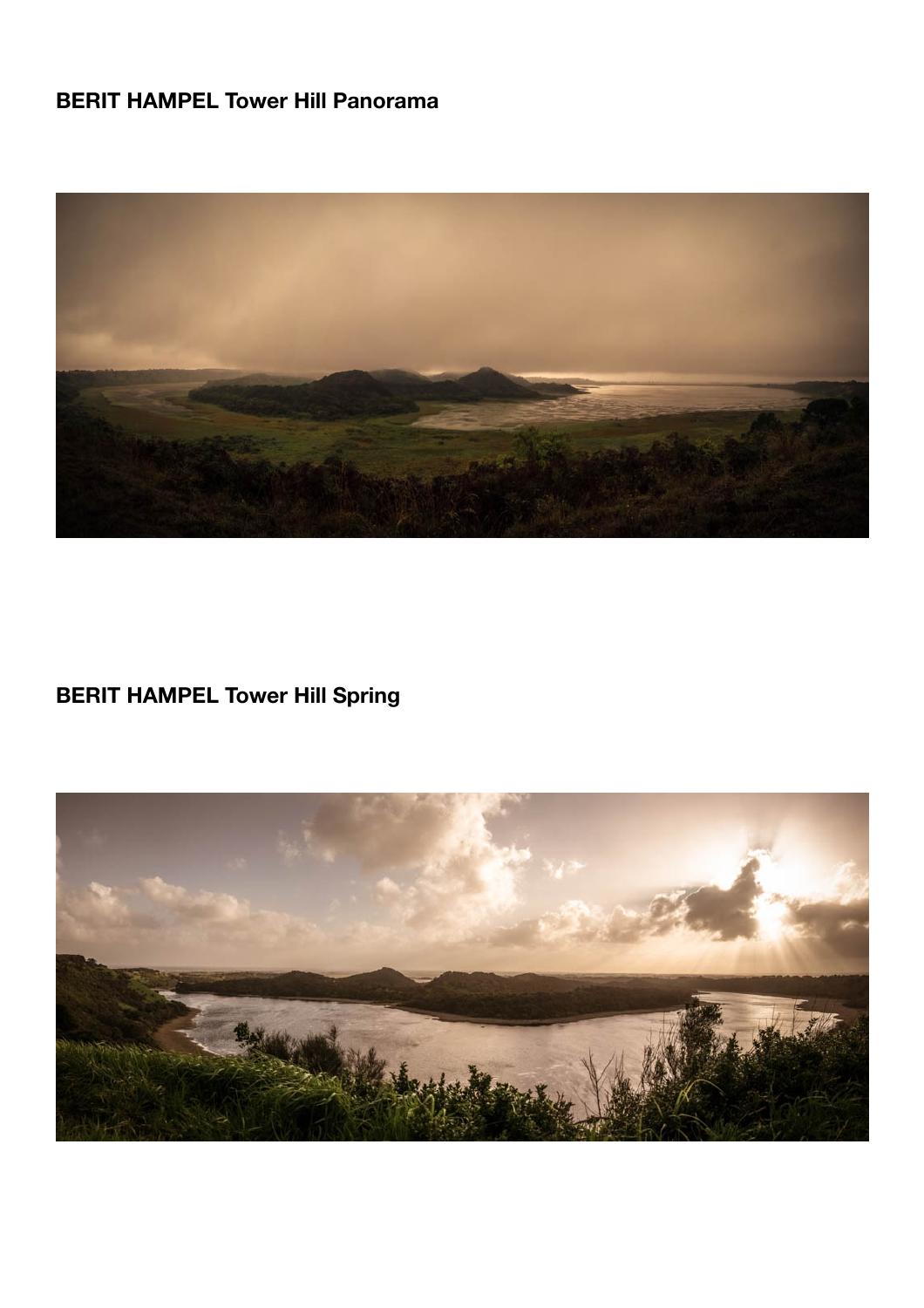## **BERIT HAMPEL Tower Hill March 2017**



### **BERIT HAMPEL Tower Hill Autumn**

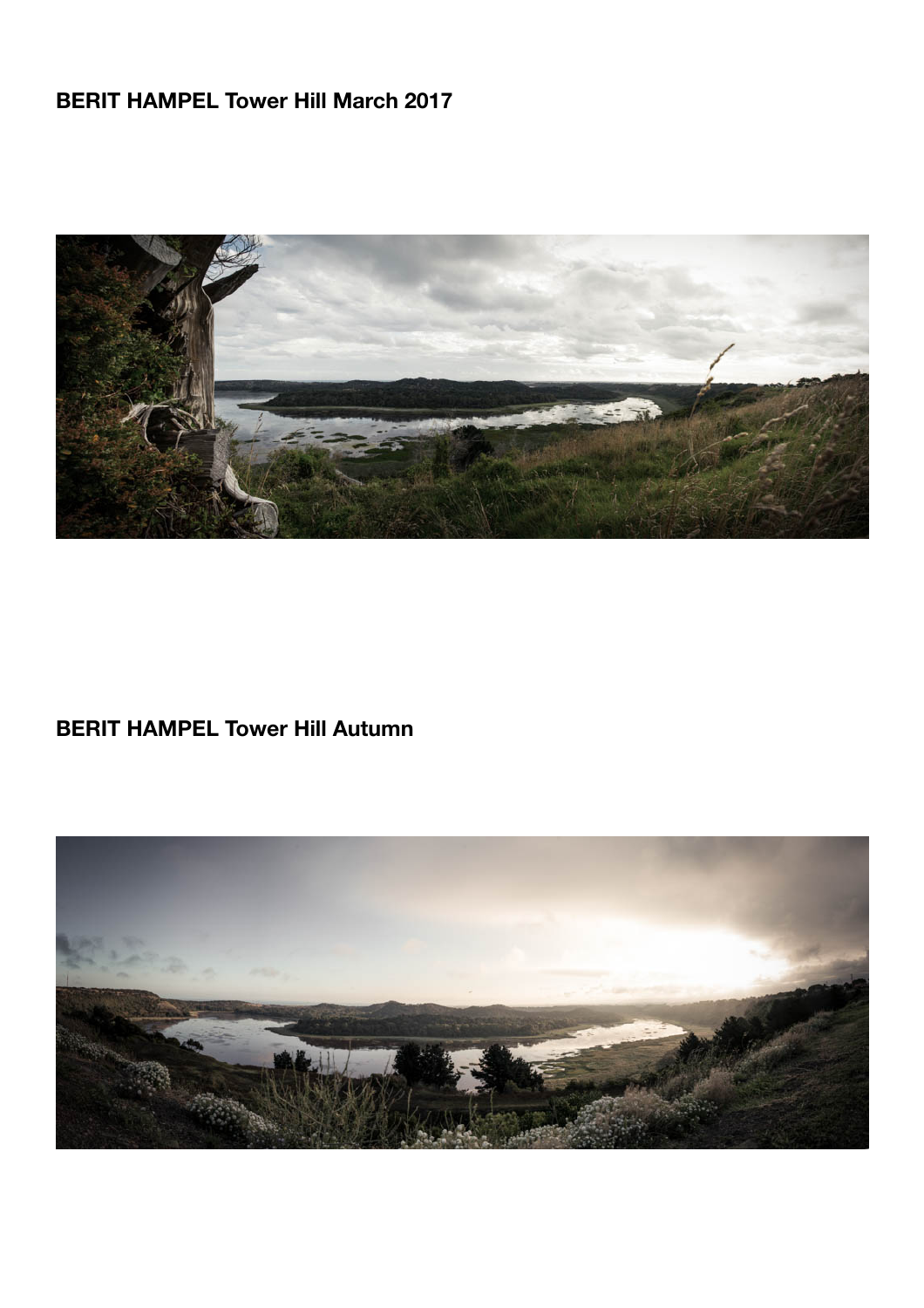## **BERIT HAMPEL Tower Hill March 2019**



## **BERIT HAMPEL Tower Hill Fog Sunset**

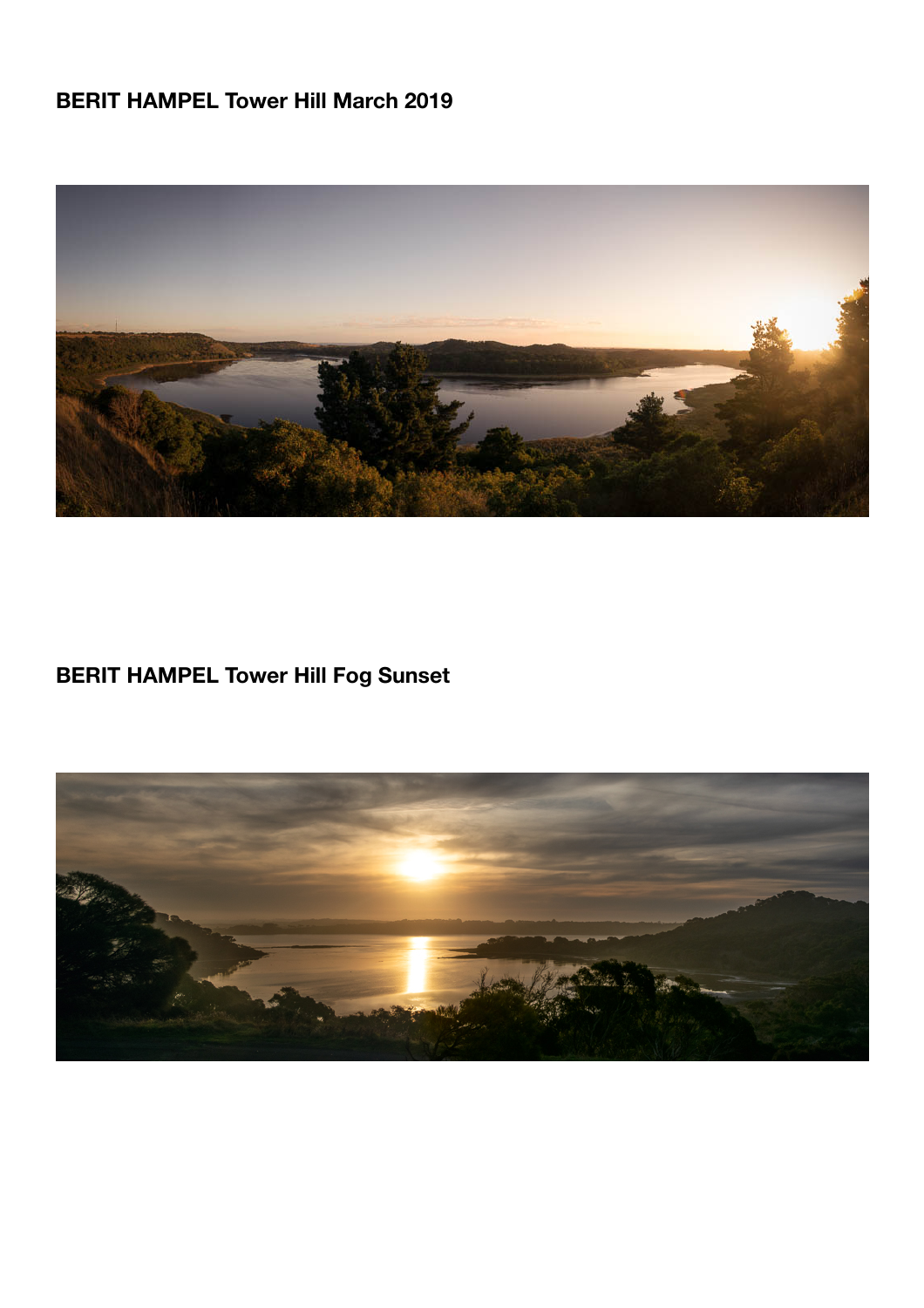#### **BERIT HAMPEL Carlabird**



#### **ABOUT THE ARTISTS**

#### **WATTLESEED ENSEMBLE**

Formed specifically for 'HOME', Wattleseed Ensemble's raison d'etre is to bring diverse audiences together in harmonious conversation about climate change, and our shared Australian landscape. Wattleseed brings three of Australia's most exciting young performers together, combining their expertise on period instruments with wide-ranging repertoire. From Hildegard von Bingen, they flow seamlessly into the high Baroque, folk music and contemporary Australian works, creating fascinating and intimate sound worlds.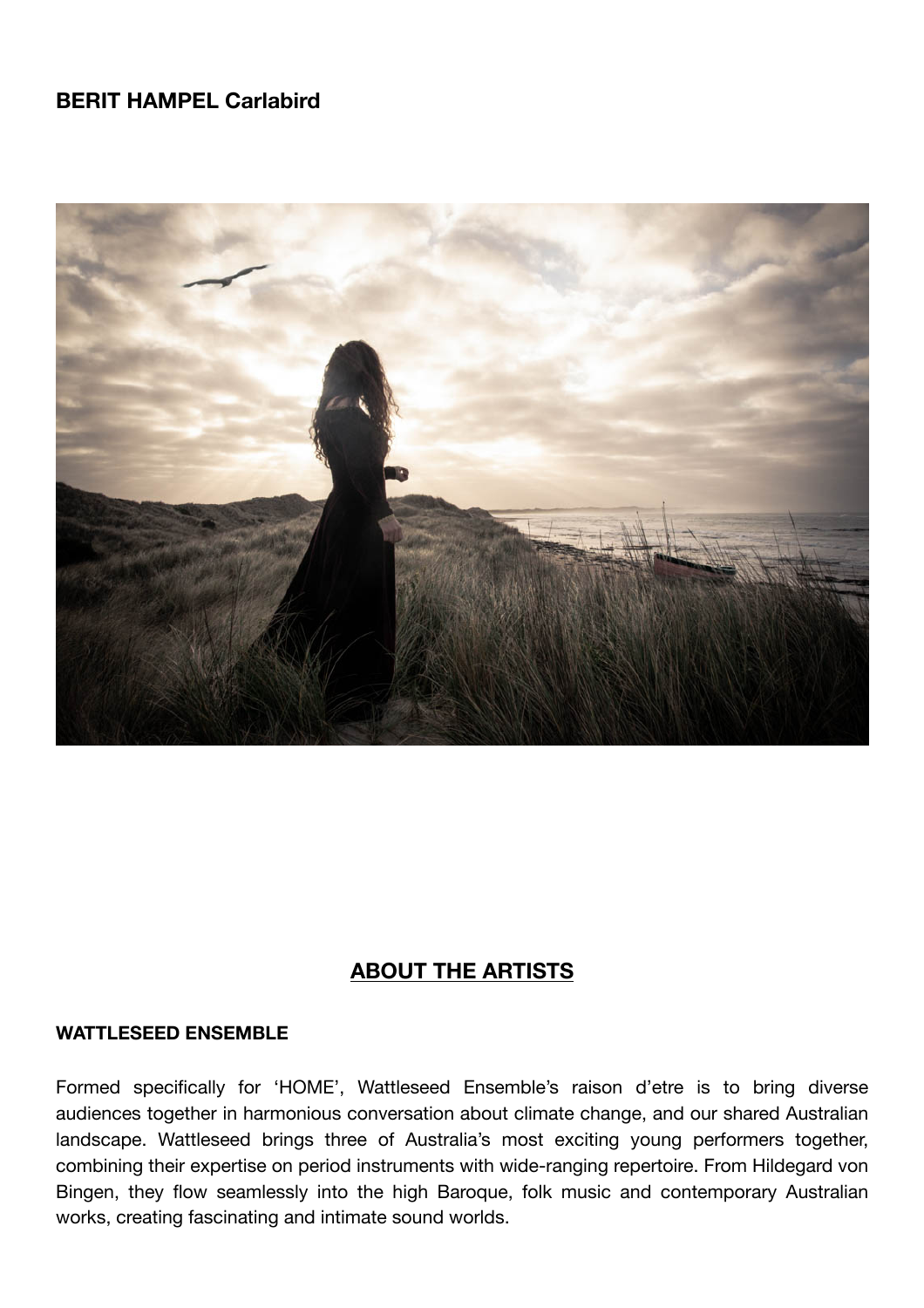#### **NATALIA HARVEY: Baroque Violin**

A strong, unique artistic voice, Natalia Harvey is one of Australia's foremost and most versatile young violinists. She is a laureate of national and international solo competitions, including the Gisborne International Music Competition and the Australian Youth Classical Music Competition. A passionate chamber musician, she plays with the Australian Octet and is a regular guest with ensembles including the Flinders Quartet. Natalia has an active orchestral life - she is a member of the Australian Brandenburg Orchestra and is currently Principal Second Violin of the Melbourne Chamber Orchestra.

#### **LUCY PRICE: Baroque Cello**

Melbourne-based cellist Lucy Price is passionate about performance, education and community engagement. Particularly interested in historically informed performance practice, she can be spotted performing with period instrument ensembles including The Muses' Delight, Melbourne Baroque Orchestra, and Ensemble Ancien. A dedicated educator, Lucy is a Teaching Artist at the Melbourne Symphony Orchestra's flagship education program, 'The Pizzicato Effect'.

#### **KATIE YAP: Baroque Viola**

Violist Katie Yap's love of music was fostered in the school music programs of her hometown Brisbane. Now based in Melbourne, she plays with many of Australia's top ensembles including the Australian World Orchestra and the Australian Brandenburg Orchestra. She is a founding member of the Chrysalis Harp Trio and The Muses' Delight, and has been a guest violist with the Australian String Quartet. She is the viola teacher at Monash University.

Her creative projects showcase the viola's versatile, expressive voice, and tell thought-provoking stories. As a finalist in the 2019 Freedman Fellowship she developed 'HOME', and she is thrilled that it will debut at the Port Fairy Spring Music Festival.

#### **BERIT HAMPEL: Featured Photographer, Port Fairy**

German born Port Fairy photographer Berit Hampel creates unique and multi-layered images inspired by fairytales from around the world, surreal art, and our natural environment. This concert showcases Berit's capture of the many moods of Tower Hill from her "landscapes" series, and spellbinding images of Killarney Beach. The artist writes – *"Inspired by the ever changing mood and light of the extinct volcano crater of Tower Hill, I am trying to capture the beauty of this special place nestled between the coastal town of Port Fairy and the Irish village of Koroit."*

Find out more about Berit Hampel and her artwork here: <https://enchantedwoodsphotography.com/personal-projects/landscapes/>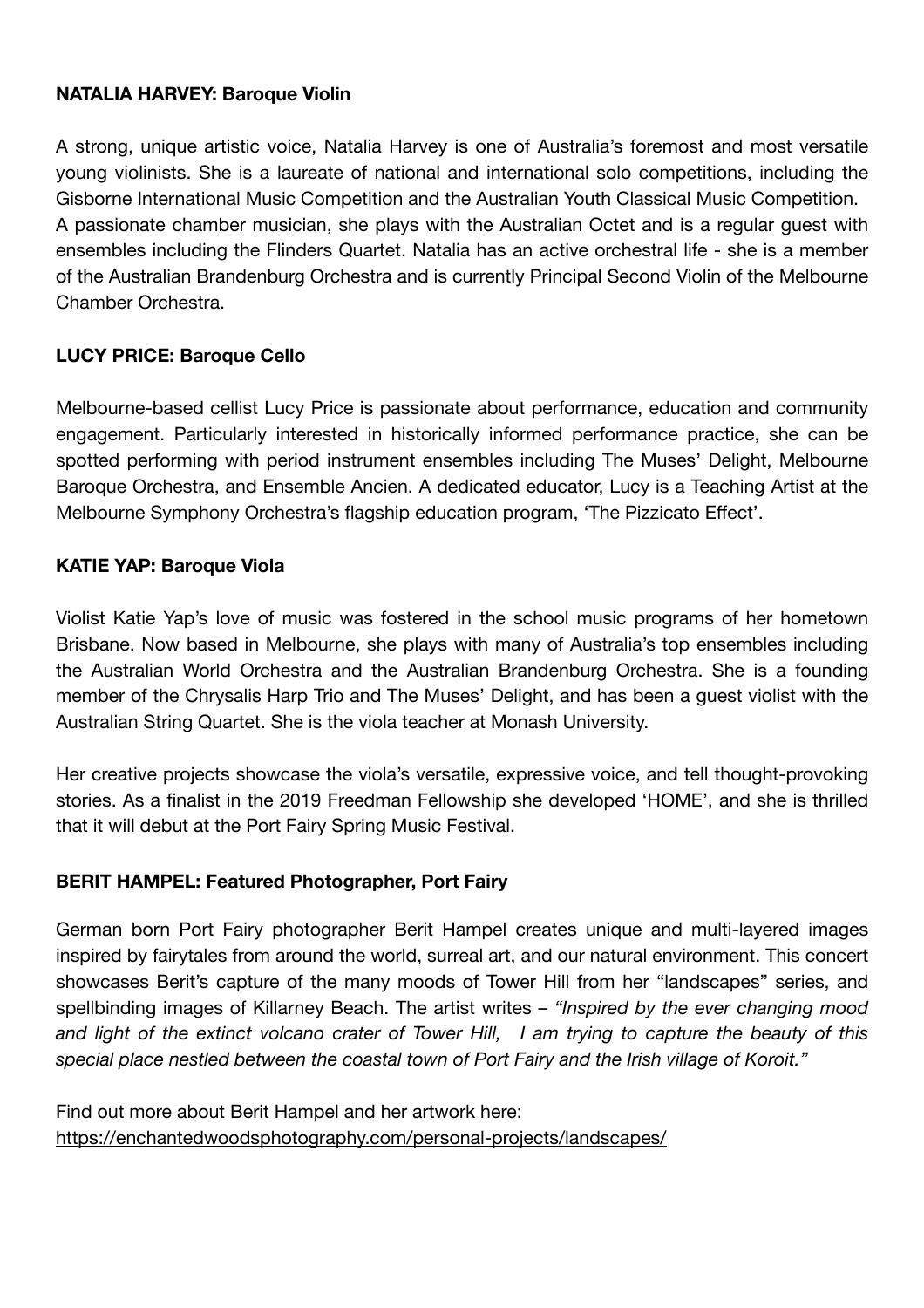#### **ABOUT THE MUSIC**

#### **Program notes by Katie Yap, 2020**

#### **HOME**

#### *A thought-provoking concert for baroque string trio exploring the idea of home*

*HOME* is a concert for baroque violin, viola and cello that spans repertoire from the medieval to the present, crossing from classical to traditional folk music. Through this carefully woven program, audiences are led through some different concepts of 'home' that imbue this diverse collection of music. As they listen, we invite them to consider what their home is, whether a place, community, or natural environment.

Home is a concept that is inextricably tied to being human, and can mean many different things to different people. Throughout the program, we explore a religious home through music by Hildegard von Bingen and Bach; a national home through the music of Corelli and Swedish Baroque composer Johan Helmich Roman, as well as some traditional Nordic folk music; and finally extend this to the idea of our planet and environment as home through contemporary Australian works, including a world premiere of Natalie Williams' *Incantation* for solo viola.

Climate change is a critical and urgent issue, particularly to the younger generations, but the conversation around it has become polarising and politicised. This concert acknowledges the urgency of climate change, but creates a space where people are invited in without prejudice, especially those who may usually feel uncomfortable or excluded from what has become a very polarised discussion. Ultimately, it is what unites us that will enable us to make wise decisions, and bringing a community together is what music does.

#### **NATALIE WILLIAMS Incantation (2003)**

We begin with a single voice – the baroque viola, speaking alone. Rarely seen and even more rarely heard, it is its modern counterpart's dusky, shy cousin. It sings only fragments at first, listening to the silence between sounds. As it gains confidence, a story unfolds: from contemplation to searing emotion that strains the limits of gut strings, and back again.

This is one of Natalie Williams' earliest works, written in 2003 while she was still an undergraduate student. Astonishingly, it has never been performed in a public concert before this, so we're extremely proud to present this premiere as part of Wattleseed Ensemble's debut concert.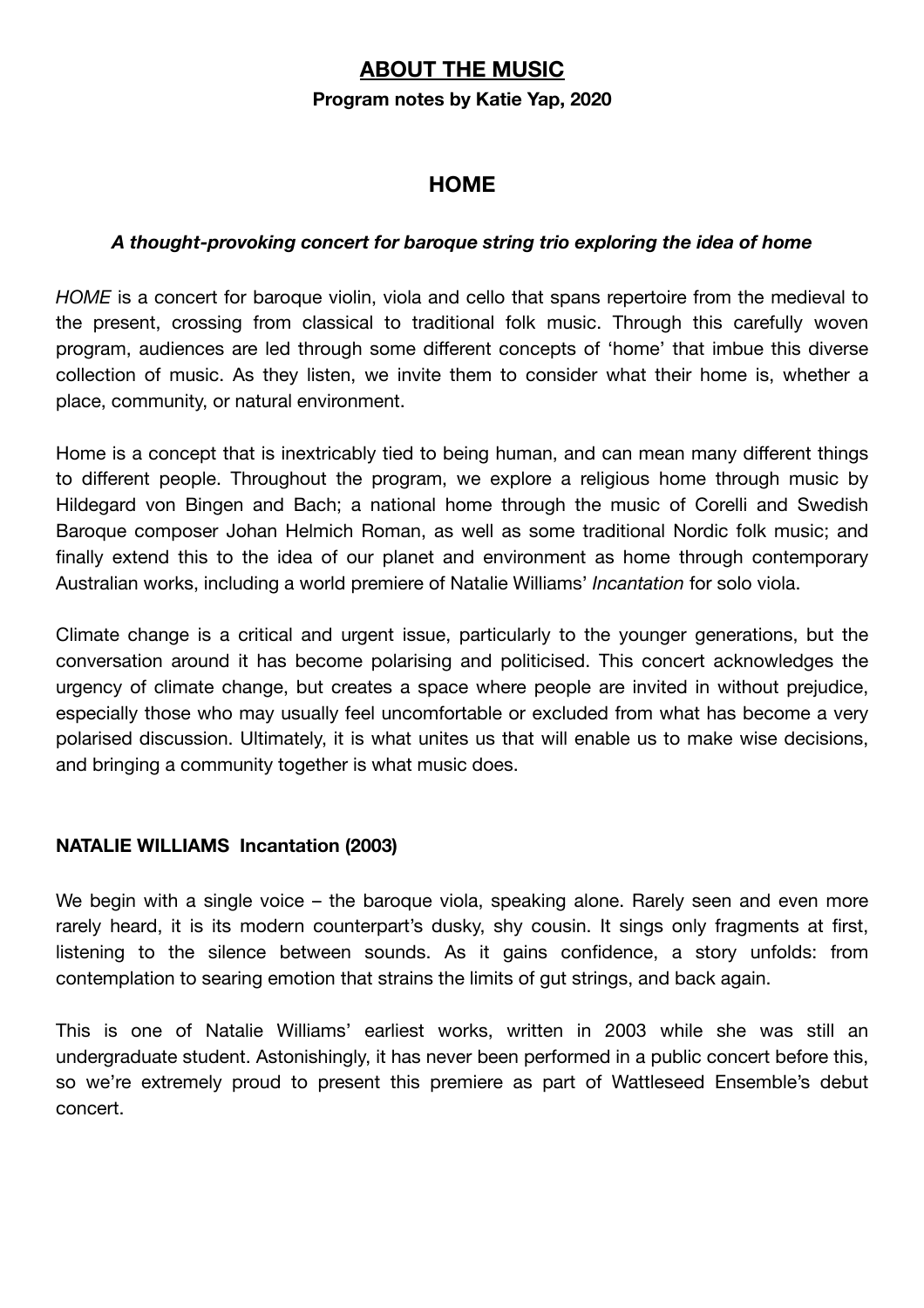#### **ALICE CHANCE O Pastor Animarum (2011)**

The baroque viola gains a friend: the baroque cello. Originally written for two violas da gamba, this duet is based on Hildegard von Bingen's antiphon of the same name. It fuses the ecstatic serenity of plainchant with visceral string textures to create a uniquely beautiful soundworld.

> *O Shepherd of our souls O primal voice Whose call created all of us: Now hear our plea to thee, To thee, and deign To free us from our miseries And our feebleness*

**– Translation by Nathaniel Campbell.** 

#### **HILDEGARD VON BINGEN Processional of Embodied Souls**

[Transcribed from Sequentia's 1994 recording, with permission.]

Now there are three: the baroque violin completes the trio. Imitating a women's chorus echoing around stone buildings, the cello plays very high, to join the violin's register. The viola provides the effect of an ancient and resonant space, sustaining or echoing the melody.

#### **JOHANN SEBASTIAN BACH Art of Fugue, Contrapunctus 13 BWV 1080**

We enter a totally different kind of spirituality now, cerebral and densely complex. Written in the last decade of Bach's life, and left unfinished, *The Art of Fugue* is the culmination of Bach's deep exploration of counterpoint and fugue. It is made up of fourteen fugues and canons, generally increasing in complexity with each one. As the second-last contrapunctus, we see incredible craftsmanship in this mirror fugue; it is presented in two parts, the second exactly mirroring the form of the first, without violating contrapuntal rules or musicality.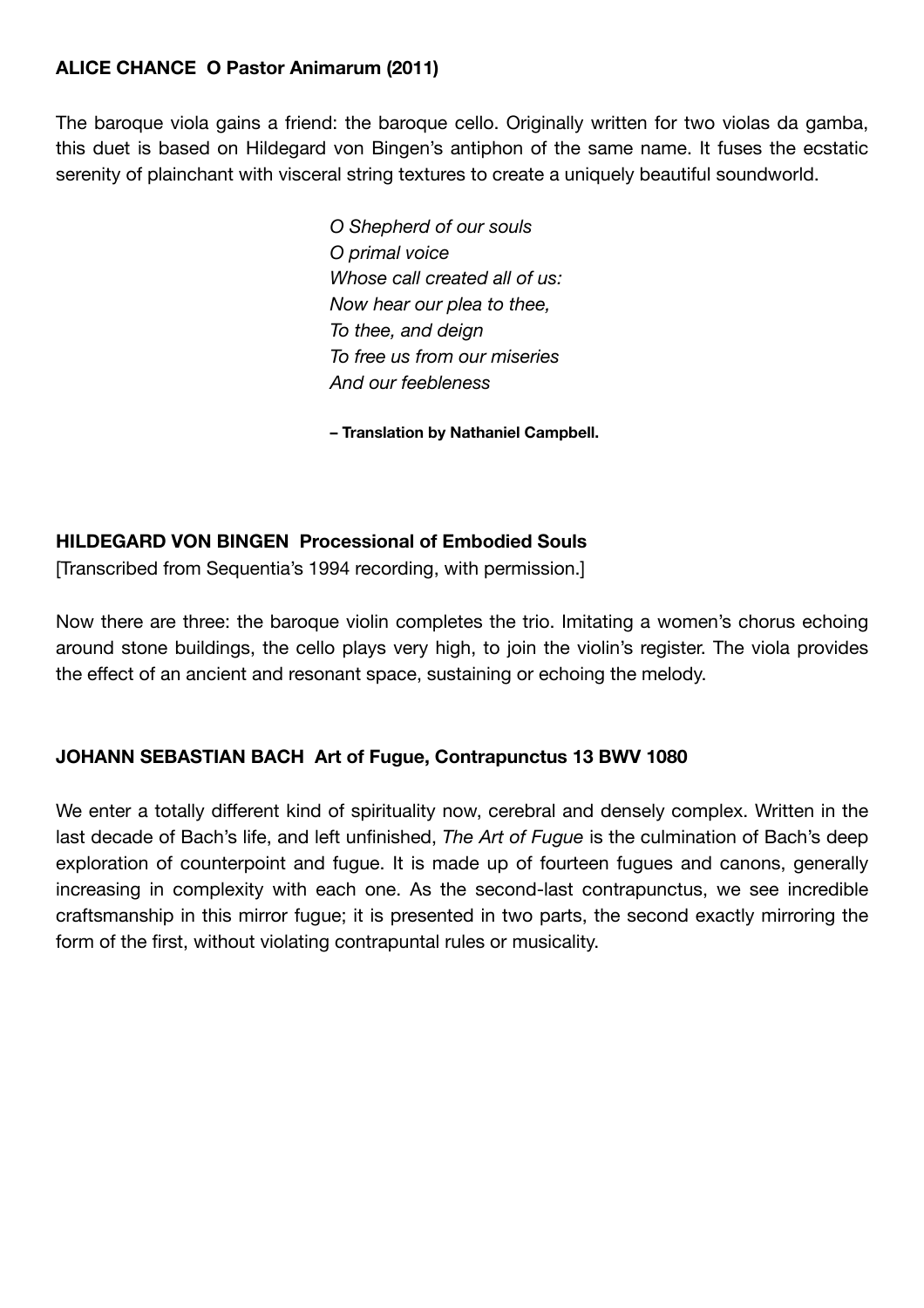#### **JOHAN HELMICH ROMAN Trio Sonata in e minor BeRI 115**

- **I. Largo**
- **II. Vivace**
- **III. Lento**
- **IV. Non presto**

Here we encounter the first trio sonata in the program, a form ubiquitous in the Baroque period. However, we have veered slightly off the beaten track to do so – to Sweden! Roman is considered by many to be the father of Swedish music, sometimes called 'the Swedish Handel', and his music certainly contains Handelian characteristics, with its purity of harmony, and balanced proportions of form. The trio sonata is usually played by two treble instruments and basso continuo, but here the viola is a chameleon, and plays the second violin part (with some judicious octave transpositions).

#### **ANNE LEILEHUA LANZILOTTI ko'u inoa (2017)**

Lanzilotti's note for this piece is simply this:

Homesick bariolage based on the anthem *Hawai'i Aloha*.

Striking in its simplicity, this piece moves slowly through the first section of *Hawai'i Aloha*, the melody surrounded by harmonies in constant bariolage, a term that means 'multi-coloured' or 'an odd-mix of colours'. It requires the player to bow across two or more strings in rapid succession, creating the illusion of vertical harmonies when in fact only one note sounds at any one time. Lanzilotti's connection to her home shines through in the quiet intensity of this work, and the addition of a few notes sung by the player near the end seem to be almost inevitable.

#### **AIRA MARIA LEHTIPUU, arr. KRISHNA NAGARAJA Brandenhambo (2014)**

*Brandenhambo* is Nagaraja's arrangement of a tune that Lehtipuu wrote for him while they were playing Bach's Brandenburg Concerto no. 3 together. The tune itself is based on a very tricky viola passage in the Bach, that fills every violist with anxiety as it approaches. Lehtipuu fuses it with the Hambo, a laid-back Swedish folk dance, which serves as a very good antidote to this anxiety! Nagaraja has arranged it for viola and cello, adding an introduction and coda that evoke the puffs of smoke that rise from an incense burner as it's swung back and forth, in the cathedrals and churches that the Bach is so often played.